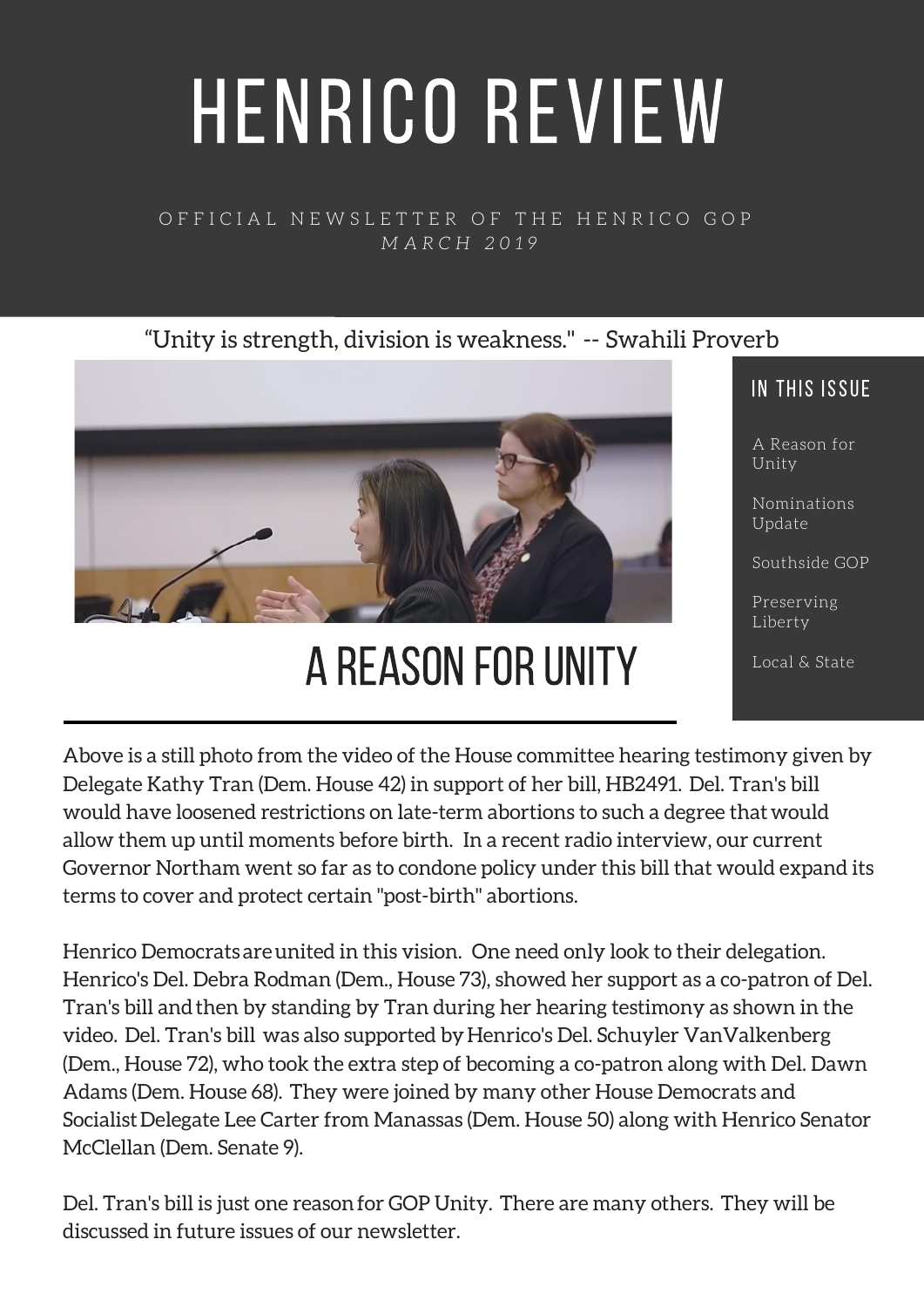# NOMINATIONS UPDATE

Thursday, March 28, 2019, was the candidate filing deadline in primaries around the Commonwealth. As I mentioned in my Friday email to members, I have submitted the Party Certification of Primary Candidates ELECT-527 forms to the Henrico County Registrar and the State Board of Elections for our Board of Supervisors and Constitutional Officer races and to the State Board of Elections for Senate District 12.

Unopposed for the GOP nomination are Senator Siobhan Dunnavant for Senate 12, Delegate John McGuire for House 56, GayDonna Vandergriff for House 72, Mary Margaret Kastelberg for House 73, Supervisor Pat O'Bannon for Tuckahoe Board of Supervisors, Supervisor Dan Schmitt for Brookland Board of Supervisors, Bob Matson for Sheriff, and Owen Conway for Commonwealth's Attorney.

There will be contested primary races for the GOP nomination in House 68 between Henrico's Garrison Coward and Chesterfield's Lori Losi and in Henrico's Three Chopt Magisterial District between Supervisor Tommy Branin and Dr. Dishant Shah.

The Democrats will be having primaries for Sheriff and Fairfield Supervisor on the local level. The Democrats will also have a primary to nominate their candidate for Senate 12. Del. Debra Rodman is competing in the Senate 12 primary.

Primary day is June 11, 2019.

# TALKING TO SOUTHSIDE VIRGINIA REPUBLICANS

### *By Tyler Scott*

One Sunday last June my husband and I drove to Blackstone to go antiquing and meet a distant relative. We had been exploring small towns to move to; when we mentioned this, our cousin said, "Why not Blackstone?" That afternoon we looked at real estate, finally signing a contract on an 1896 Queen Anne Revival in mint condition. The house had only had two owners in 100 years so many Victorian details remained. Granville and I are both born and bred Richmonders: we had lived in the same house for 18 years – but it was time to move on. We also wanted to live in a red county.

Last fall we sold our home and by mid-November rented a house in Blackstone while we renovate the Victorian; we hope to move by late spring. Blackstone is about 50 miles south of Richmond, so Granville can still commute to work. You can imagine how unhappy I was to move to Nottoway County only to have Abigail Spanberger be my representative.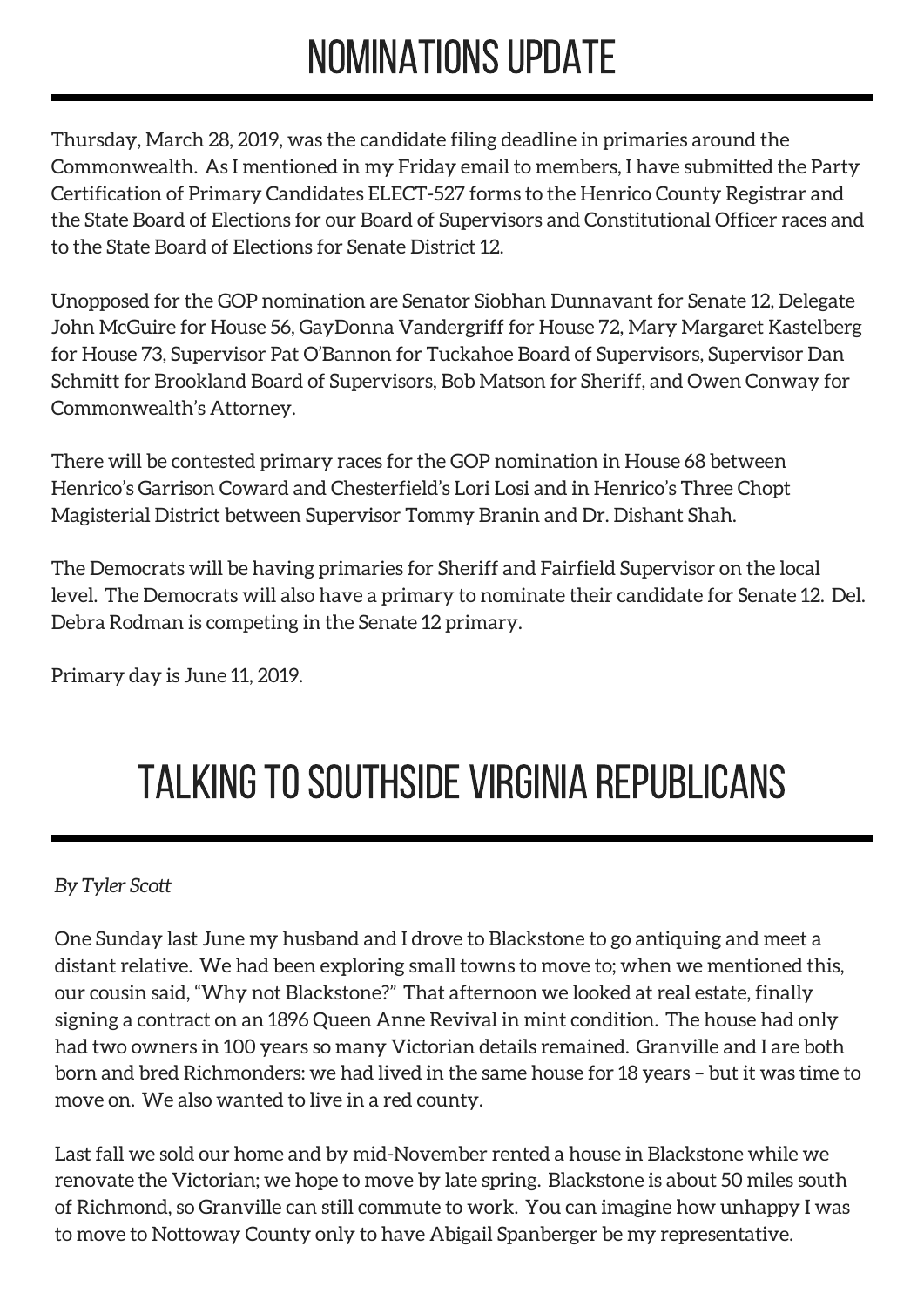# TALKING TO SOUTHSIDE VIRGINIA REPUBLICANS

### *Cont'd*

Now that I'm living Southside I've begun to wonder just how red these counties are. The good news: this is still a Republican stronghold. Several dozen activists who work for the Republican Party are an impressive, well-informed group. I decided to introduce myself to some of the local leaders, asking about issues and what challenges face the Republicans.

Few know Blackstone politics as well as Billy Coleburn; he's been mayor since 2006. He said Nottoway is still red, though it gets purple from time to time. "If everyone in Blackstone voted, we would be Democrat."

The town's population is 3,397 (2017 census). About 48% are African-American; 46% are white, and 6% are Hispanic. The main issues facing locals are public safety (with a rash of crime lately - mostly assaults and robberies); what to do with the old armory; how to improve street conditions; fighting residential blight; and keeping downtown vibrant.

Mayor Coleburn also publishes the Courier-Record, which his family has owned since 1946. The good news is we can know where the mayor stands when he's the editor of the local newspaper. He calls himself an independent, "A conservative, America First Independent." He doesn't run as a Republican; however, since he's a conservative I can agree with him most of the time.

He praised local activists as being dedicated. He thinks the biggest problem is voter apathy. He would like to see Republicans work harder in the black community by planting seeds, building relationships and "focusing on the issues we have in common."

Bill Outlaw has been the chair of the Nottoway County GOP Committee for the past three years; he too says this area is reliably red. With an overall population of 15,434 (2017 census), Nottoway has the largest number of minority residents in the 7th District. Over coffee at the Farmer's Café in Blackstone, Mr. Outlaw said Republicans have a successful working relationship with Democrats, "a good atmosphere for working together."

He added that Republicans have been strong supporters and diligent in getting out the vote for state and local elections. He agrees that the next election will be very telling, hoping more Republicans will run as Republicans and not as Independents.

Two of the biggest challenges are turnout and voter apathy. This angers Mr. Outlaw as much as Chuck Schumer and Nancy Pelosi do. "We have to continue working together to galvanize people. Many are apathetic and complacent, and stuff has to hit them personally before they wake up."

His advice to Republicans: "Keep working."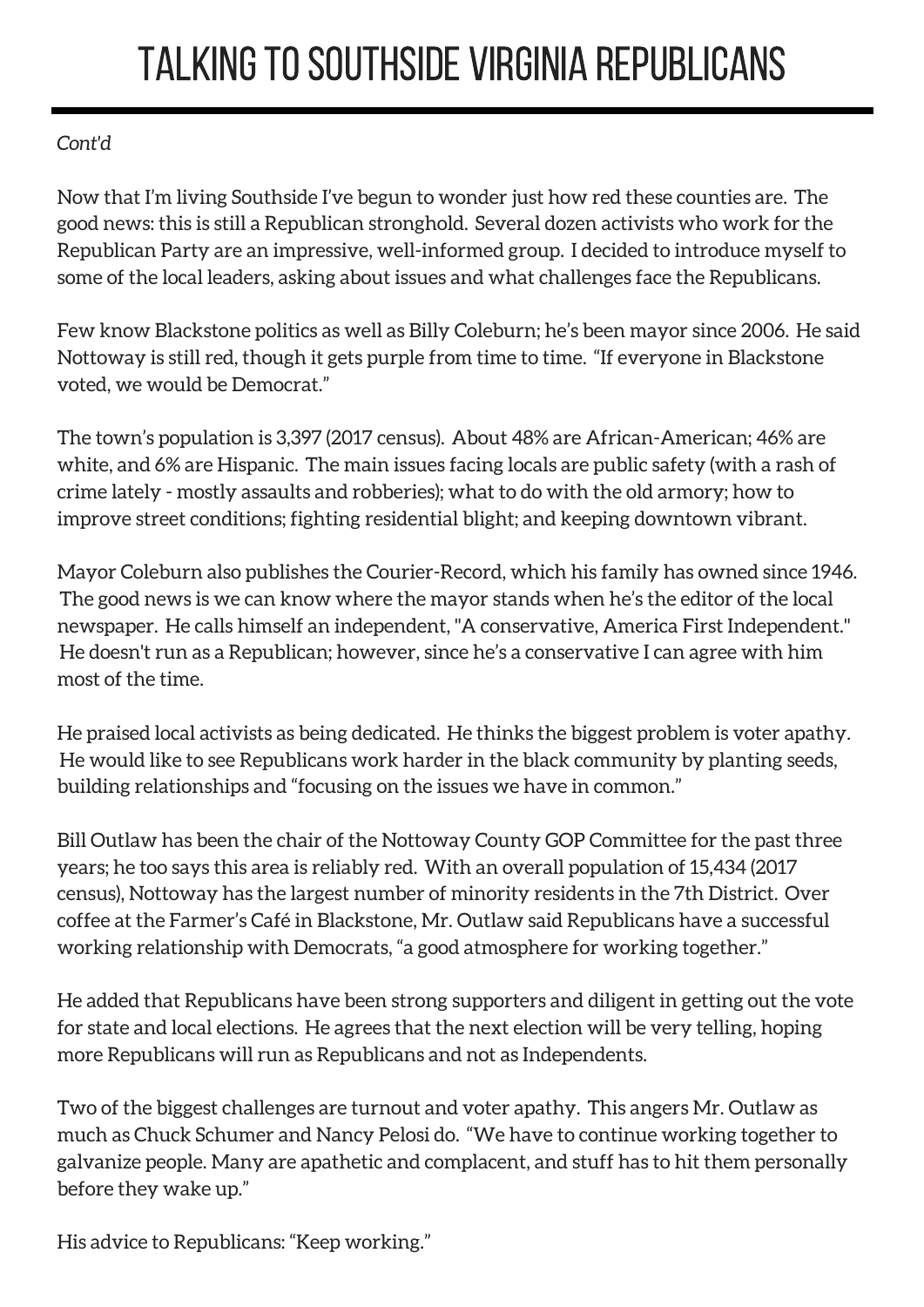# TALKING TO SOUTHSIDE VIRGINIA REPUBLICANS

### *Cont'd*

On another day I drove over to Kenbridge, a town in Lunenburg County about ten miles from Blackstone. I met Mike Hankins, Chair of the Lunenburg Republican Committee and the District 2 representative on the Board of Supervisors.

Lunenburg is in the 5th District which touches 28 counties and has a high rate of poverty. With a population of 12,500, the county is reliably red, though the Democrats are trying to make inroads – usually to no avail. Most voters, according to Mr. Hankins, are concerned with jobs and taxes. (Curiously, a family having lunch next to us at Mildred's Café had moved here from San Diego. Perhaps the residents of Southside will be seeing more of this as people flee high-tax states.)

The Board of Supervisors is currently working hard to bring business to Lunenburg. One main focus is bringing an inland port to Keysville where freight can be moved from the coast to inland towns for dispersal. The port could also lead to other major developments such as distribution centers, which could have a great impact on the Southside economy.

There are many challenges in Lunenburg County including poverty and a declining population, but the county also has the lowest taxes in the state. A landfill covers 30% of Lunenburg's costs.

"As much as we don't like to talk about it, dollars equal votes. In the 5th District of Virginia a modest campaign for Congress costs about \$1.6 million," Mr. Hankins said. "As leaders we have to be good fundraisers. We also have to remember we are the example of the Republican Party that our neighbors see. How we live our lives and conduct business is how the Republicans are seen locally."

These are just a few of the individuals who are working to spread the conservative message and elect our candidates in Southside Virginia. I plan on getting involved with both the Nottoway and Lunenburg Committees. I would encourage all members of the Henrico Committee to reach out and work with their Southside colleagues.

Working together means we can return our wonderful state to the foundations our forefathers envisioned rather than the current inert bureaucracy and disgraceful behavior of some of our elected Democrat officials. It's embarrassing to go from a model of individual freedom, responsible government and democratic principles to fodder for Saturday Night Live skits.

*(A retired journalist, Tyler Scott was a Henrico Republican Party Committee member before moving to the Southside.)*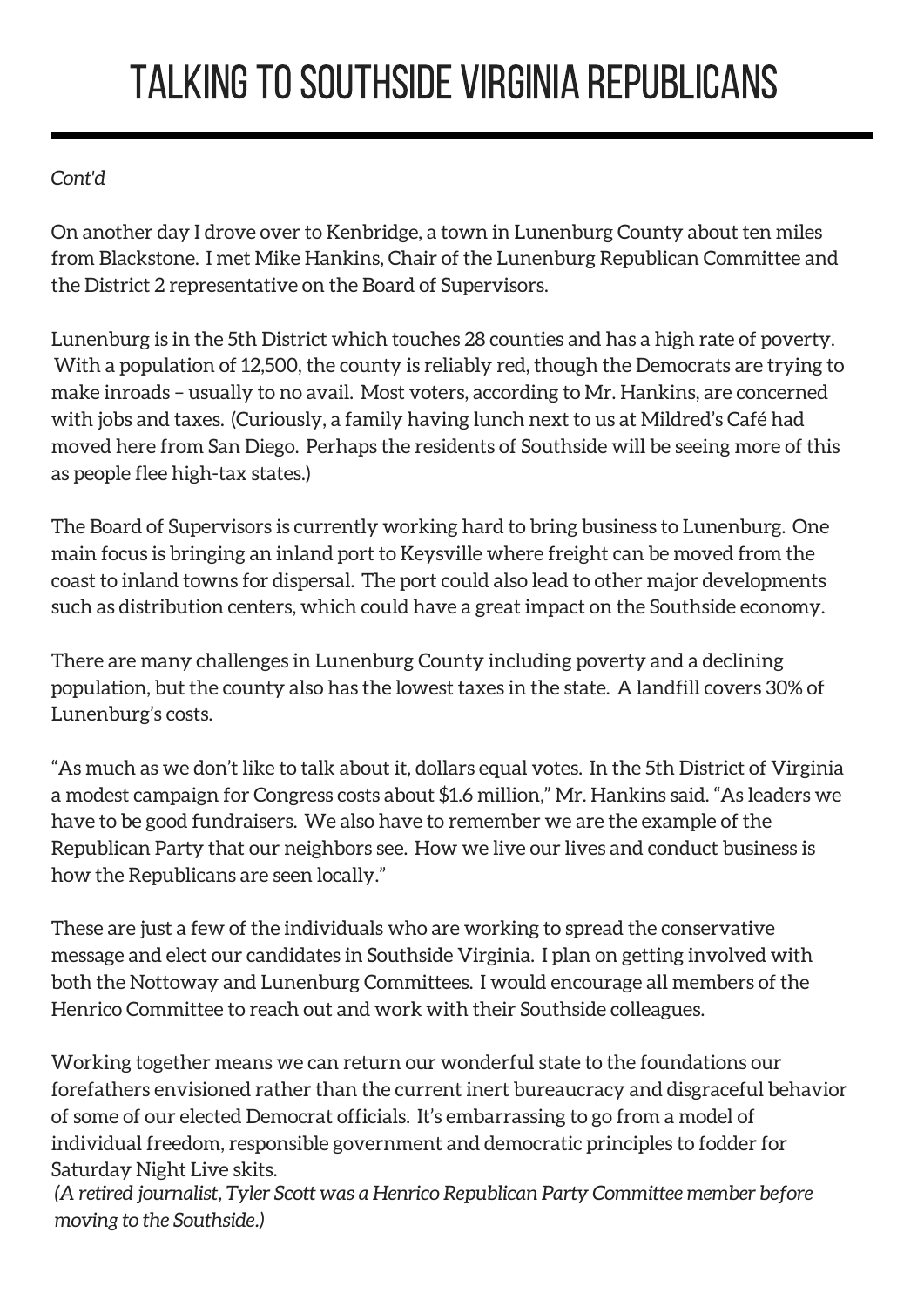### PRESERVING LIBERTY AND KEEPING THE AMERICAN REPUBLIC

### *By Eddie Whitlock*

For the past eight months we have been discussing LIBERTY. Last month I wrote about ten basic principles that can have an effect on societies and how the five political ideologies influenced these principles. This month we will look at how these principles and political ideologies shaped the founding and subsequent history of America.

Here are the principles and ideologies again:

My ten basic principles for society:

1.. Each person is born free to choose his own lifestyle and beliefs, including the right to form a "society" and become a citizen of that society.

2. When a society is formed, those citizens agree (either expressly or by virtue of agreeing to be part of that society) to limit their liberty to some degree so that all may benefit from the collective advantages of that society.

3. Once formed, a society may:

a. Elect a governing structure;

b. Make laws necessary to protect its legitimate interests;

c. Make policies necessary to effect the laws; and

d. Take actions necessary to enforce the laws.

4. Citizens do not have the right to take the property of others for the purpose of redistribution to other citizens.

5. Citizens have the right to express their views in the governing structure of that society, which is representative government.

6. The governing structure should be limited to the minimum size necessary to perform its required tasks.

7. In making laws and policies and in enforcing the laws, a society may limit personal liberty only to the extent necessary to protect the legitimate interests of that society.

8. Citizens have the duty to support that society through compliance with its laws and to provide service.

9. Those who fail to adhere to the laws of that society are subject to punishment.

10. Each citizen has the right to advocate change by peaceful means. Each citizen has the right to advocate change by force only when their system of government is violating one or more of the other nine basic principles of society, and enforcement cannot be achieved by peaceful means.

The five political ideologies: Conservatism, Liberalism, Socialism, Communism, and Fascism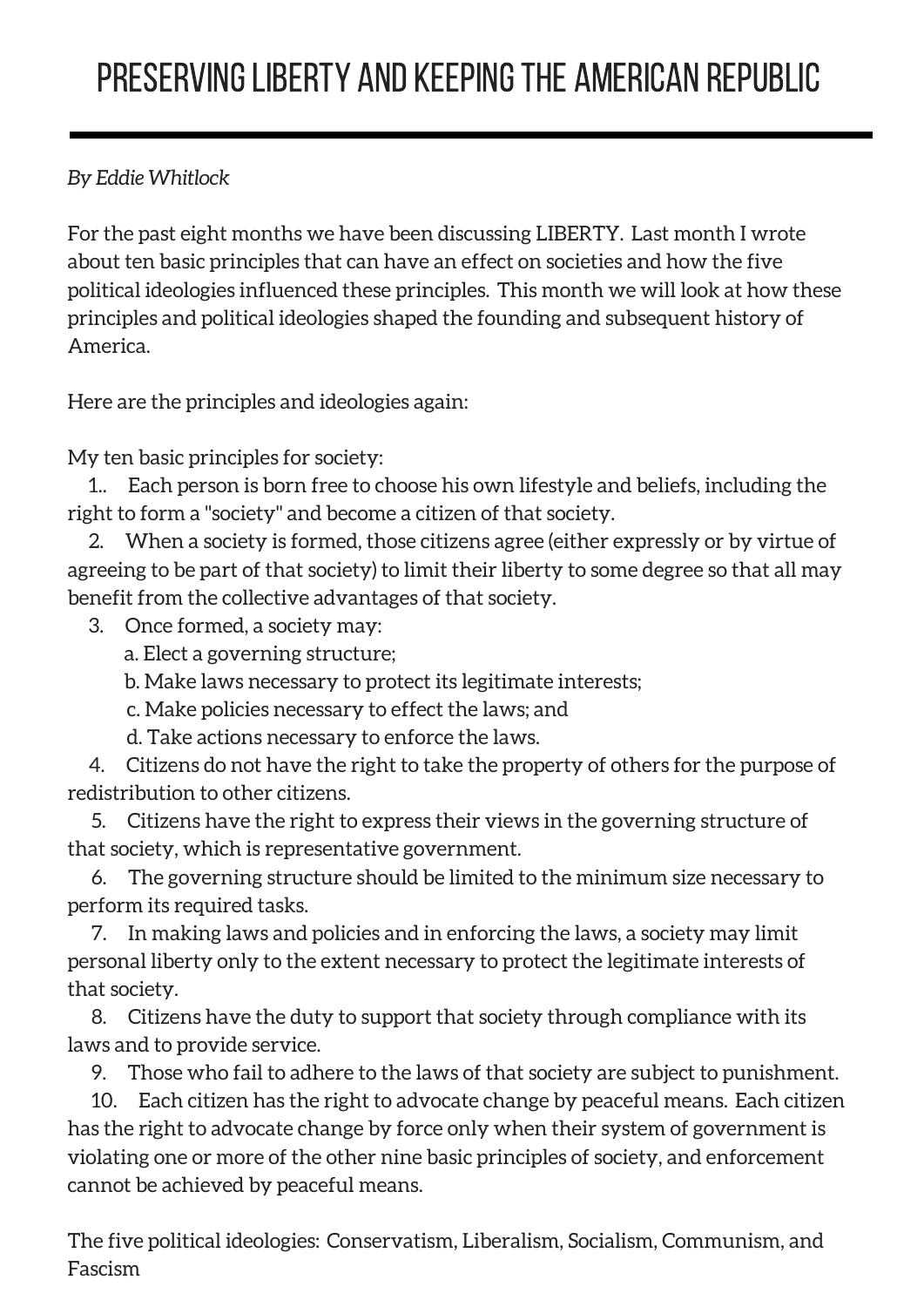### PRESERVINGLIBERTY AND KEEPINGTHE AMERICAN REPUBLIC

### *Cont'd*

In a sense, basic principle 10 could have been used by to justify revolt from the British Monarch in the Revolutionary War for becoming American citizens. The British system violated one or more of the other nine basic principles (3, 4, 5, 6 & 7). In a sense, this could have been used to support the Southern Secessionist theory in the Civil War; that system of government violated principles (3, 5, 6, 7 & 10).

Once again, it is important to emphasize that the Constitution of the United States was written by men who all adhered primarily to European/Classical Liberalism. Although all were exposed to European/Classical Conservative ideas, and some were influenced by the same. As a result, the American range for political debate was narrow from the onset. This narrow focus, combined with the fact that American politics was largely sheltered from subsequent world political debate until the twentieth century, provides a basis for understanding why the American political debate has never fully developed competitively.

I do not state this in a lamenting way; I am very happy that it is so. As a side note, it is ironic to me that American conservatives use the word "liberal" as a bad label for left-leaning political opponents, when, in fact, American conservatives are Classical Liberals (the difference being in using "l" or "L"). What American conservatives really mean to use as a bad label is social democrat. Labeling someone as a liberal has worked for a long time, so much so that many American liberals now prefer the label "progressive." Progressive, liberal, or social democrat, whatever the label, these American leftists are all rapidly becoming European Socialists.

Unlike the American experience, focused almost exclusively on European/Classical Liberalism, world politics (especially European politics), has experienced many conflicts between Classical Conservatism, Classical Liberalism, Socialism, Communism, and Fascism. The lessons of the political debate have not come without pain, however – remember the countless revolutions in the seventeenth through twentieth centuries, along with global conflicts such as World Wars I and II, the Korean War and the Cold War. It could be argued that the rise of Islamic Fascism is yet another example.

Many Islamic states, such as Iran and Iraq, transformed from imperial, Conservative, states to Fascist states. Islamic Fascists stress the religious nature of the conflict between Western democracies and Islamic Fascism to hold their people loyal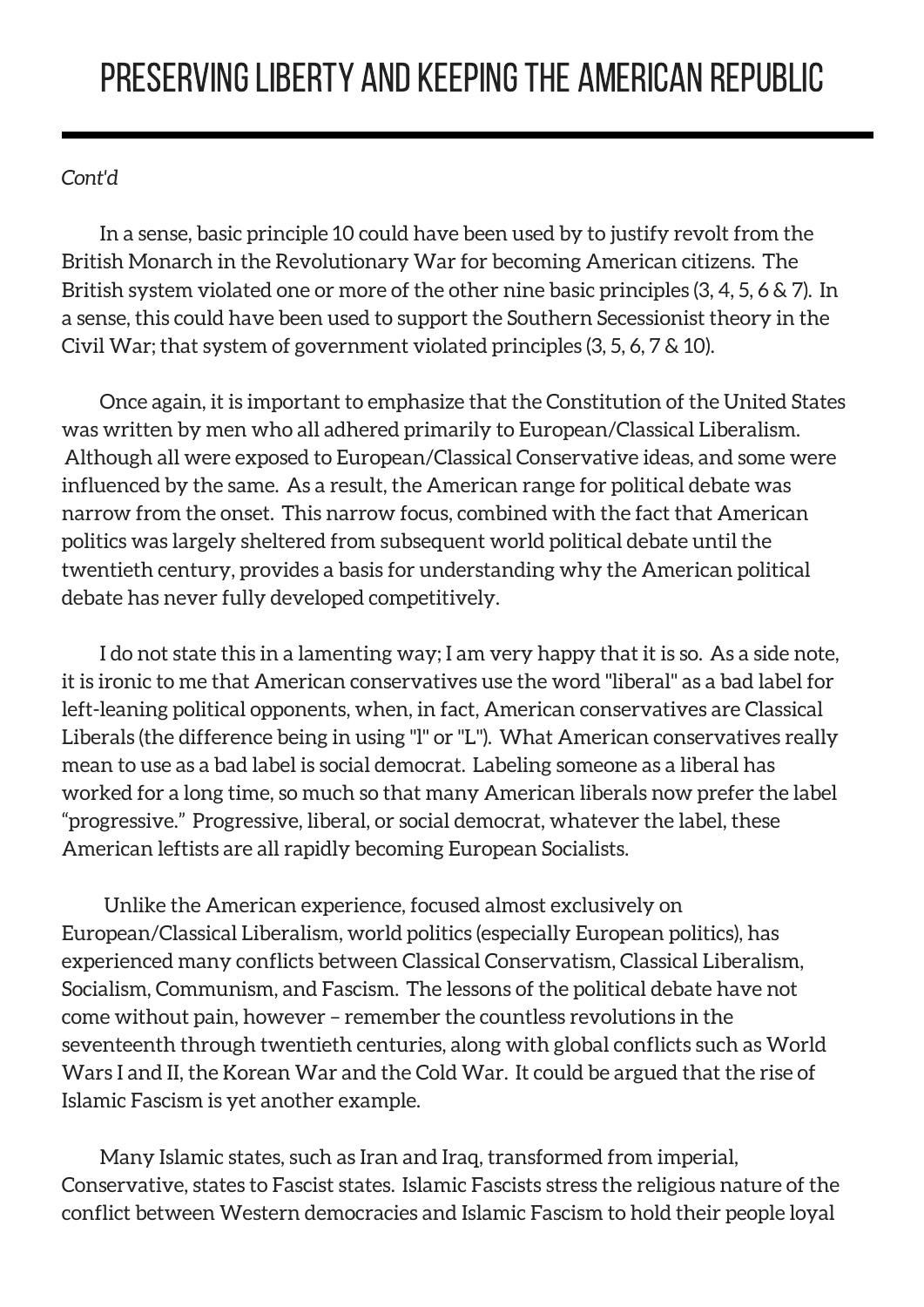### PRESERVINGLIBERTY AND KEEPINGTHE AMERICAN REPUBLIC

### *Cont'd*

ro their state. Some nations in the West have attempted to provide the people of Iraq and other Middle Eastern countries with an opportunity to form their own democratic government under a European/Classical Liberalism model; other Western nations have chosen to stay away from the conflict. When we compare the events before World War II with events now, does a similar fate (world war) await us? Are those Western nations that choose to not participate in the Middle East following the same failed World War II policy of Nazi appeasement?

I believe that, at various times, changes in political, social and technological conditions have prompted American citizens to rethink policies within the ideology of European/Classical Liberalism; however, only on one occasion did American citizens change ideologies. I believe it was a change in political ideology, from European/Classical Conservatism to European/Classical Liberalism, which led this country to rebel against British governance -- establishing the United States of America as a Republic and become American citizens. It was only a change in policy within European/Classical Liberalism when American citizens moved from a loose confederacy under a very weak central government with the Articles of Confederation to a more centralized approach under our present Constitution, with a stronger federal government.

As a result of the American Civil War and Union victory, Congress moved American citizens and the American system of government toward more control and focus at the federal government level. Local government was sacrificed in violation of the 10th Amendment to the Constitution:

"The powers not delegated to the United States by the Constitution; nor prohibited by it to the States, are reserved to the States respectively, or to the people."

As a result, the federal government has grown and become more powerful.

Within the spectrum of European/Classical Liberalism, policies were rethought during the early 20th Century Progressive Era as well. It was not until Franklin D. Roosevelt's "New Deal" however, that some significant elements of another political ideology reached American government, that of Socialism. During the Roosevelt era, Americans struggled with social, political, and economic policies while trying to recover from the Great Depression. Although FDR was still classified as a European/Classical Liberal (of the reformist liberalism branch), many of his ideas "opened the door" for the Socialist ideology in American government.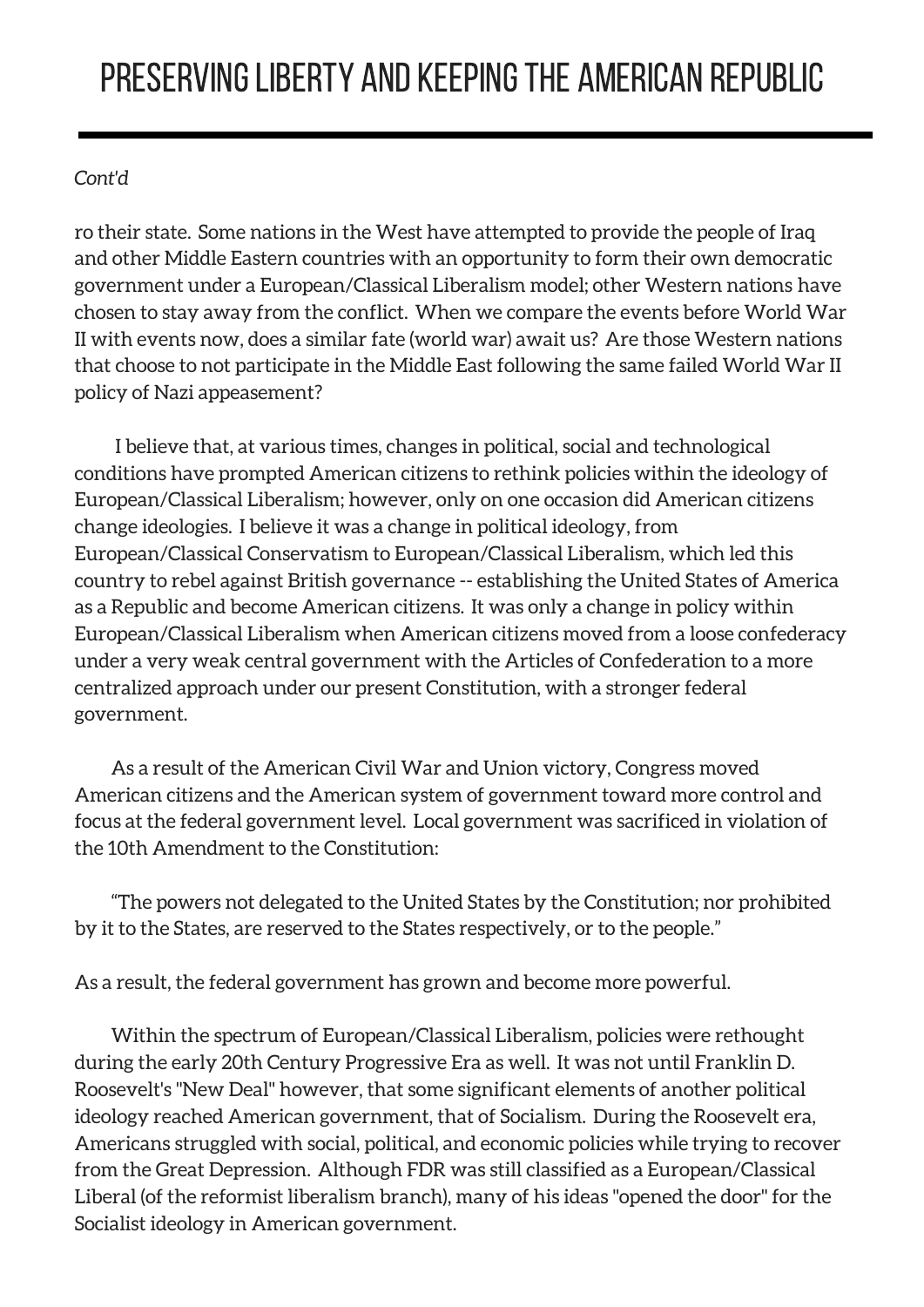### *Cont'd*

Socialism, by this name, has never taken hold in the American political main stream, perhaps because of American individualism, and because of the fear of Communism during the Cold War. I believe that FDR's "New Deal" dramatically changed American politics because the Democratic Party, at the national level, moved squarely into the camp of the reformist liberal branch of the European/Classical Liberal ideology. Subsequently, over the course of time, the Democratic Party has cleansed its ranks of those who are not of this branch; or those not of this branch have elected to leave the party.

From the 1960's through the early 1980's it seemed that the only organized group within the Democratic Party not part of the reformist liberal branch were some remaining "conservative" Southern Democrats -- nicknamed "boll weevils" or "blue dog Democrats.Most of these migrated to the Republican Party in the years following Ronald Reagan's election as President in 1980. Those few remaining as Democrats migrated to the Republican Party by the time of the Republican takeover of Congress in 1994. As a result, the leadership and focus of the Democratic Party has become more and more Socialistic, which is accelerating in the 21st Century.

Similar to the move of Democrats to the Republican Party, though more slowly, liberal Republicans, called either "gypsy moths" or "RINOs" (Republicans in name only), have migrated to the Democratic Party. The result has been a more pronounced difference between the American political parties, and a more pronounced difference in American political debate and American voting.

Polls of the American electorate reveal an almost fifty-fifty split between the parties. The presidential elections of 2000, 2004, 2008 and 2016 were extremely close. This trend will likely continue unless there is a major realignment of the American electorate behind one political ideology, or until one candidate makes major mistakes in his or her campaign. We will explore this in more detail later.

Having fully studied these ten basic principles to society and the five political ideologies, in the next issue we will explore the importance of these basic principles. In the meantime, please think about it. I would like to hear your thoughts.

*(Eddie Whitlock is an attorney in private practice and is a name partner in the firm of Lafayette, Ayers & Whitlock, PLC, located in Henrico County. He is the Immediate Past Chair of our Committee and volunteers on many boards and other civic organizations, including the Henrico Economic Development Authority and the Knights of Columbus. He is also a veteran, having served in the U.S. Army. Eddie is a true servant leader who leads by example. )*